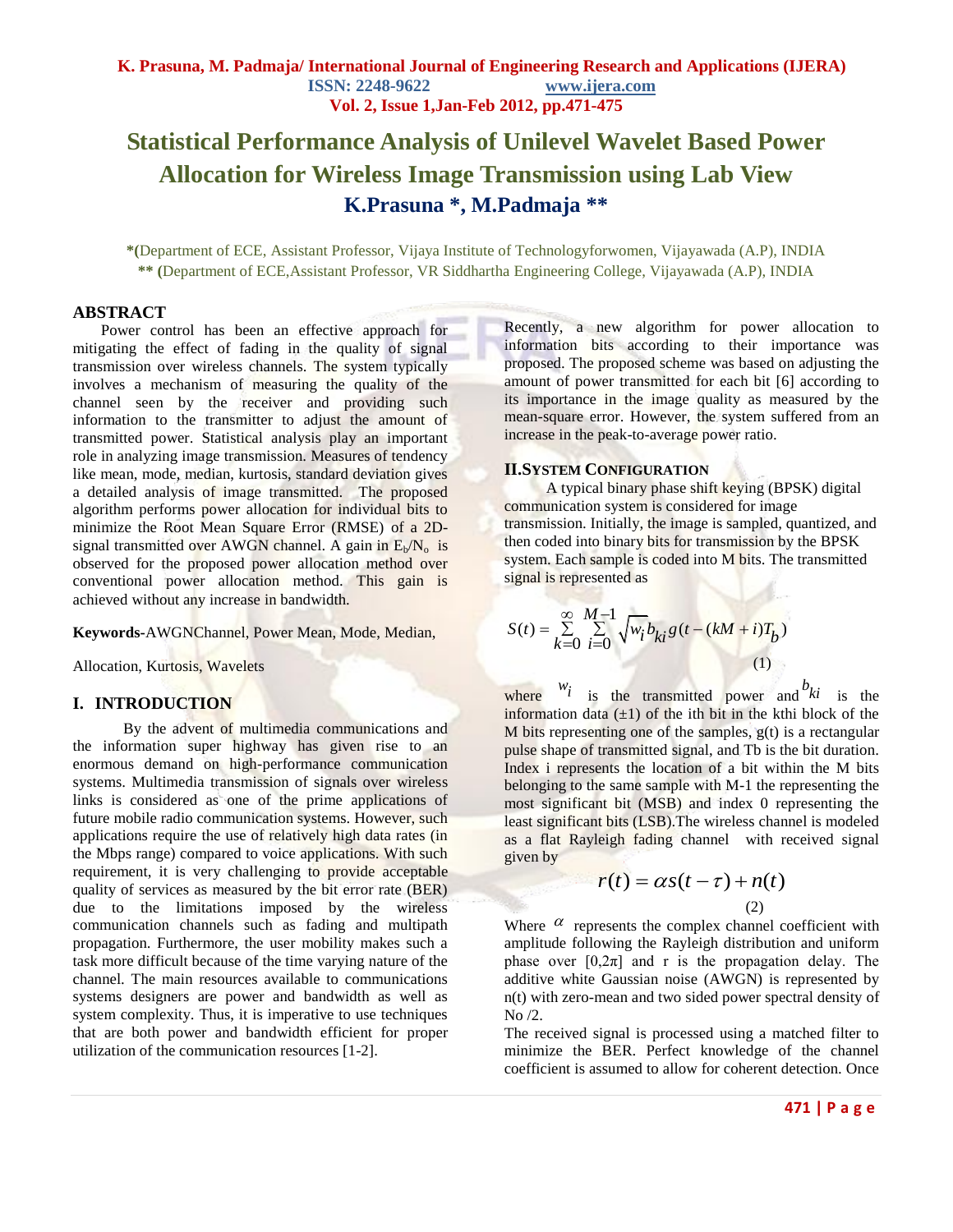the decision about the information bits is made; digital to analog conversion is used to reconstruct the 2D signal[3-5].

#### **III. POWER CONTROL ALGORITHM**

A better performance measure in such cases is the root-mean square error (RMSE) rather than the BER because bits transmitted by the system do not carry the same amount of information about the message. Thus, it is important to establish a relationship between the RMSE and BER for those applications.

For a system with M bits per sample, there are 2M different samples to be transmitted. The binary representation of sample xj is given by the jth row of the *M*

following 
$$
2^M \times M
$$
 Matrix,

$$
PSNR = 10\log_{10}\left(\frac{255^2}{MSE}\right) \tag{3}
$$

With elements hik. The mean square error (MSE) is given by

$$
MSE = \frac{2^{M} - 1}{\sum_{j=0}^{M} (x_j - \hat{x}_j)^2} P(x_j)
$$
 (4)

Where  $x_i$  is the estimate of the  $j^{th}$  sample reconstructed after detection of the M bits and  $P(\binom{\gamma_{i0}(k)}{k})$  is the a priori probability that the *j<sup>th</sup>* sample is transmitted. The

probability that ith sample with a decimal value of (i) is reconstructed is given by

$$
PS_{i} = \prod_{k=0}^{M-1} [P_{k} \gamma_{i0}(k) + (1 - p_{k}) \gamma_{i0}(k)] \tag{5}
$$

Where  $\frac{P_k}{P_k}$  is the probability that the **bit is in error and**  $\gamma_{io}(k)$ <sub>is</sub>

 $\gamma_{i0}(k) = 0$  if  $h_{0k} = h_{ik}$  $= 1$  *if*  $h_{0k} \neq h_{ik}$ (6)

The notation  $\gamma_{io}(k)$ represents the binary inversion of  $\gamma_{io}(k)$ . The MSE for the above case is calculated as

$$
MSE_0 = \frac{1}{2^M - 1} \sum_{j=1}^{2^M - 1} i^2 \prod_{k=0}^{M-1} \left[ P_k \gamma_{i0}(k) + \left( 1 - P_k \right) \overline{\gamma}_{i0}(k) \right]
$$

The MSE for other samples can be obtained following a similar procedure and the average MSE can be calculated by averaging over all possible samples. Hence equation (7) will be average MSE. The probability of the kth bit to be in error for the AWGN case, without coding is given by

$$
Pk = Q(\sqrt{2E_b (k) / N_o})
$$
\n(8)

The iterative power allocation algorithm is as follows: **1.** The power distribution vector is initialized to all ones (the energy is assumed to be the same for all bits with  $wi =$ 1 for  $i = 0, 1, ..., M - 1$ . MSE is calculated using (7) and (8) for a given Eb/No . Two bits are defined, B is borrowing power and D is donating power. Maximum limit of the PAPR is set to PAPRmax and energy step size to ΔEb

**2.** Most significant bit (MSB) is set to  $B = M -1$ , as borrower; and  $D = 0$ , least significant bit (LSB) as donor. The energy for the D bit is reduced by  $\Delta$ Eb and the energy of B bit increased by the same amount such that during the nth iteration we have

$$
E_b D(n) = E_b D(n-1) - \Delta E_b
$$

$$
E_b D(n) = E_b D(n-1) - \Delta E_b
$$
  

$$
E_b B(n) = E_b B(n-1) + \Delta E_b
$$

Within a block of M bits, the minimum energy per bit is zero and the maximum energy per bit is MEb, where Eb is the average energy per bit. MSE is calculated using (7) and (8) for a given Eb/No . We keep changing the energy of the two bits until we find the minimum value of MSE while the PAPR is kept less than PAPRmax. The same procedure above is repeated but with the donor bit D is incremented by one until all least significant bits are used. Next the borrower bit is reduced by one to optimize the second most significant bit  $(B=M-2)$  and repeat steps.

The above steps are repeated until all bits are optimized; i.e.  $B = 0$ . Every time the minimum MSE is searched for and PAPR is ensured to be within the limit of PAPRmax.After all bits have been updated, the optimum power allocation vector w is calculated form the final energy distribution of each bit. Finally, the 2D-signal is transmitted with this optimized power. The optimum vector of power allocation is independent of the actual 2D-signal to be transmitted and can be used for transmission of different 2D-signals[7]. It is also important to note that the optimum power allocation can be pre-computed in advance for each value of Eb/No [8-10].

#### **IV. WAVELETS**

Wavelets are mathematical functions that cut up data into different frequency components, and then study each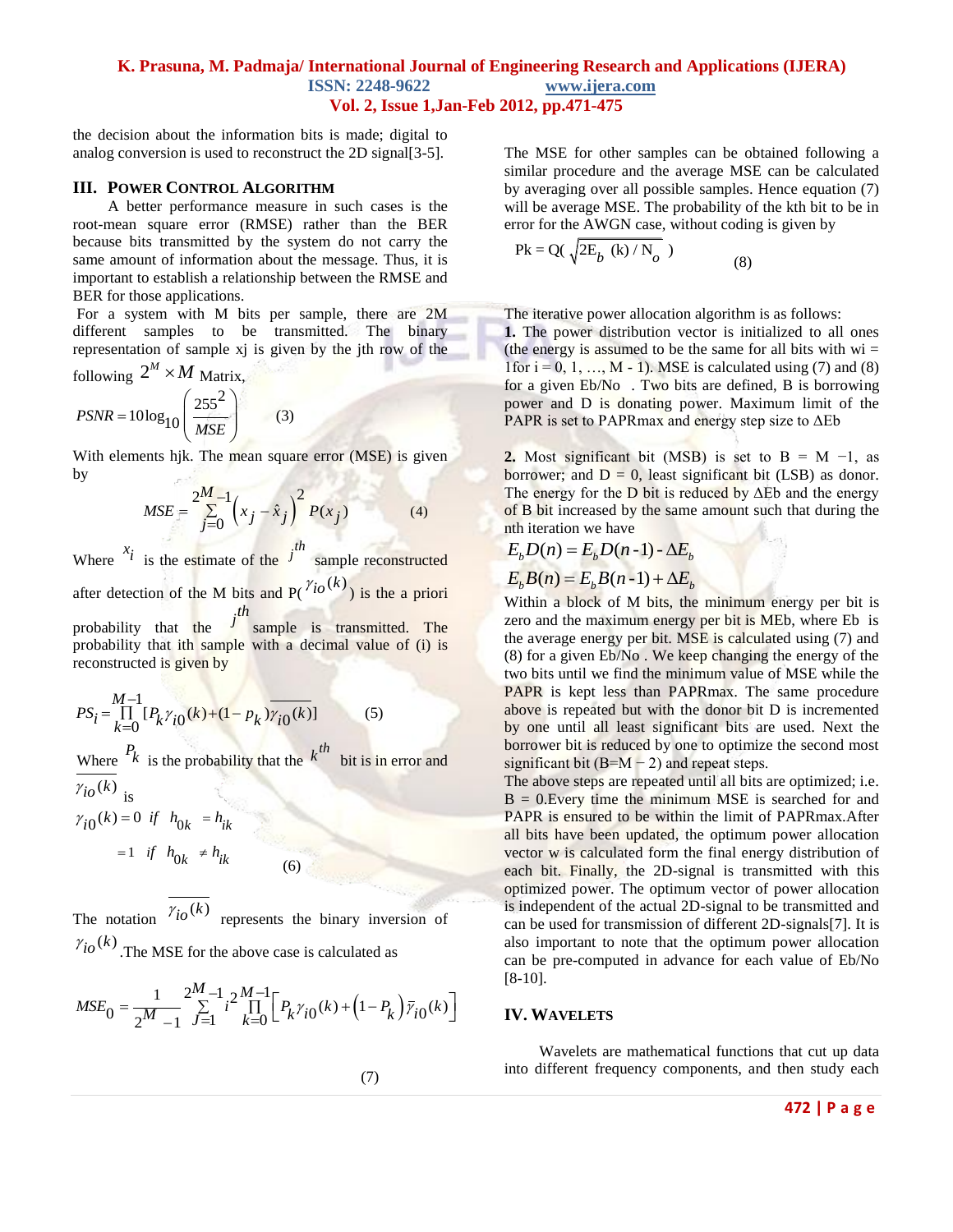component with a resolution matched to its scale. The wavelet transform has the ability to decorrelate an image both in space and frequency there by distributing energy compactly into a few low frequency and a high frequency coefficients.The efficiency of a wavelet based image compression scheme depends both on the wavelet filters chosen as well as on the coefficient quantization scheme.

In the discrete wavelet transform, an image signal can be analyzed by passing it through an analysis filter bank followed by decimation operation. The analysis filter bank consists of a low pass and high pass filter at each decomposition stage./when the signal passes through these filters it splits into two bands. The low pass filter corresponds to an averaging operation, extracts the coarse information of the signal, The high pass filter corresponds to a differencing operation that extracts the detail information of the signal. The output of the filtering operation is then decimated by two.A two dimensional transform is accomplished by performing two separate one dimensional transforms. First the image is filtered along the row and decimated by two. It is then followed by filtering the sub image along the column and decimated by two. This operation splits the image into four bands, namely LL, LH, HL and HH respectively

The LL band is transmitted along the channel by allocating power allocation and one level of decomposition was taken into consideration. The four bands are transmitted over wireless channel and the coefficients are reconstructed using inverse transform. The approximation coefficients are reconstructed using inverse discrete transform process and various parameters are studied in the proposed and conventional methods for one level of sub band decomposition.

### **V.IMPLEMENTAION OF LAB VIEW**

Laboratory Virtual Instrumentation Engineering Workbench (Lab VIEW) is a platform and development environment for a visual programming language from National Instruments. The purpose of such programming is automating the usage of processing and measuring equipment in any laboratory setup. Lab VIEW is commonly used for data acquisition, instrument control, and industrial automation.



Fig:1 64X64 Input Image



Fig:2  $E_b/N_o$  vs BER with UnequalPowerAllocation



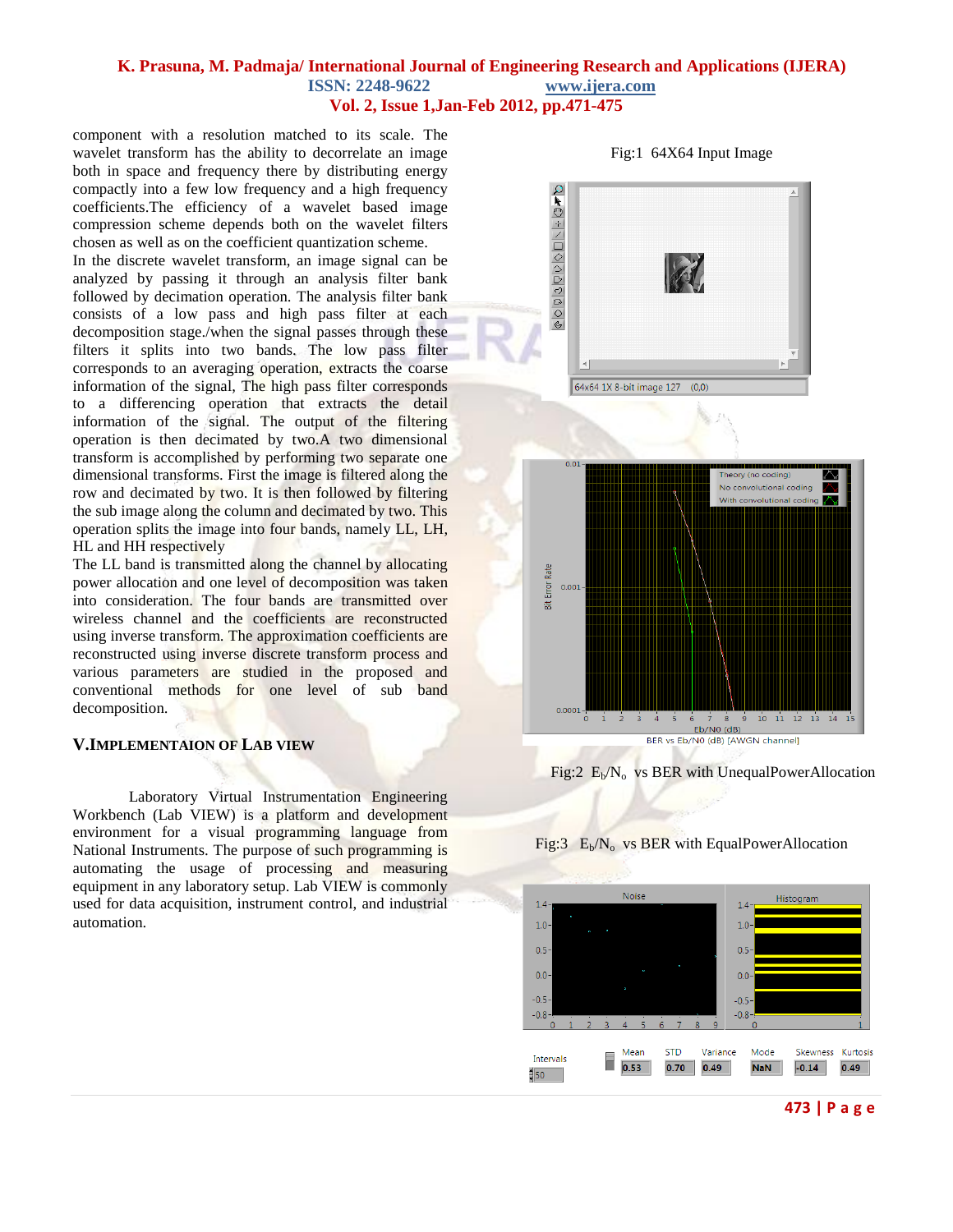







Fig:6 Received Image at unlevel of approximation With selected coefficients

#### **VI. NUMERICAL RESULTS**

Fig.1 shows a 64x64 input image. A gain in Eb/No of 9 dB at 8 bpp is observed for BER based power allocation algorithm over conventional equal power algorithm. Signal transmission over AWGN is considered.

Fig.2 and Fig.3 shows the plots of Eb/No versus BitErrorRate(BER) for Power Allocation Methods at first Level of decomposition.Fig.4 and fig.5 shows the histograms at equal and unequal power allocation methods. At lower values of Eb/No the proposed power allocation method performs better than the conventional method in terms of BER,Standarddeviation (STD) and Variance. Standard deviation and variance are more for the proposed method rather than conventional method. The Histogram represented in the fig.4 also gives a better equalized plots for proposed power method compared to conventional method.Fig.6 shows the received image at Unilevel of approximation with selected coefficients

# **VII. CONCLUSIONS**

The optimum power allocation will converge to the conventional scheme with equal power allocation per bit, for very high Eb/No. In this paper power allocation using one level of decomposition of wavelets was optimized with the power vector and transmitted over a wireless channel The results obtained by this scheme show a significant gain of about 9 dB over both the conventional equal-power and proposed methods. The elapsed time compared with the two methods shows that proposed method consumes better time than the conventional method for both compressed images and uncompressed images. Standard deviation also known as the square root of the variance, which tells about the contrast.It describes the spread in the data,so,a high contrast image will have a high variance, and a low contrast image will have a low variance.This shows that proposed method performs better than Conventional method with respect to various parameters.

#### **References**

- [1] Physical layer standard for cdma2000 spread spectrum system, 3GPP2 C.S0002 Version 3.0, June 15, 2001, www.3gpp2.org.
- [2] Technical specification group radio access network: physical layer – general specification, 3GPP,Release6,December 2003, www.3gpp.org.
- [3] Qian Zhang, Zhu Ji, Wenwu Zhu and Ya-Qin Zhang,"Power-Minimized Bit Allocation for Video Communication Over Wireless Channels," IEEE Transactions on circuits and systems for Video Technology, vol. 12, no. 6, pp. 398 – 410, June 2002